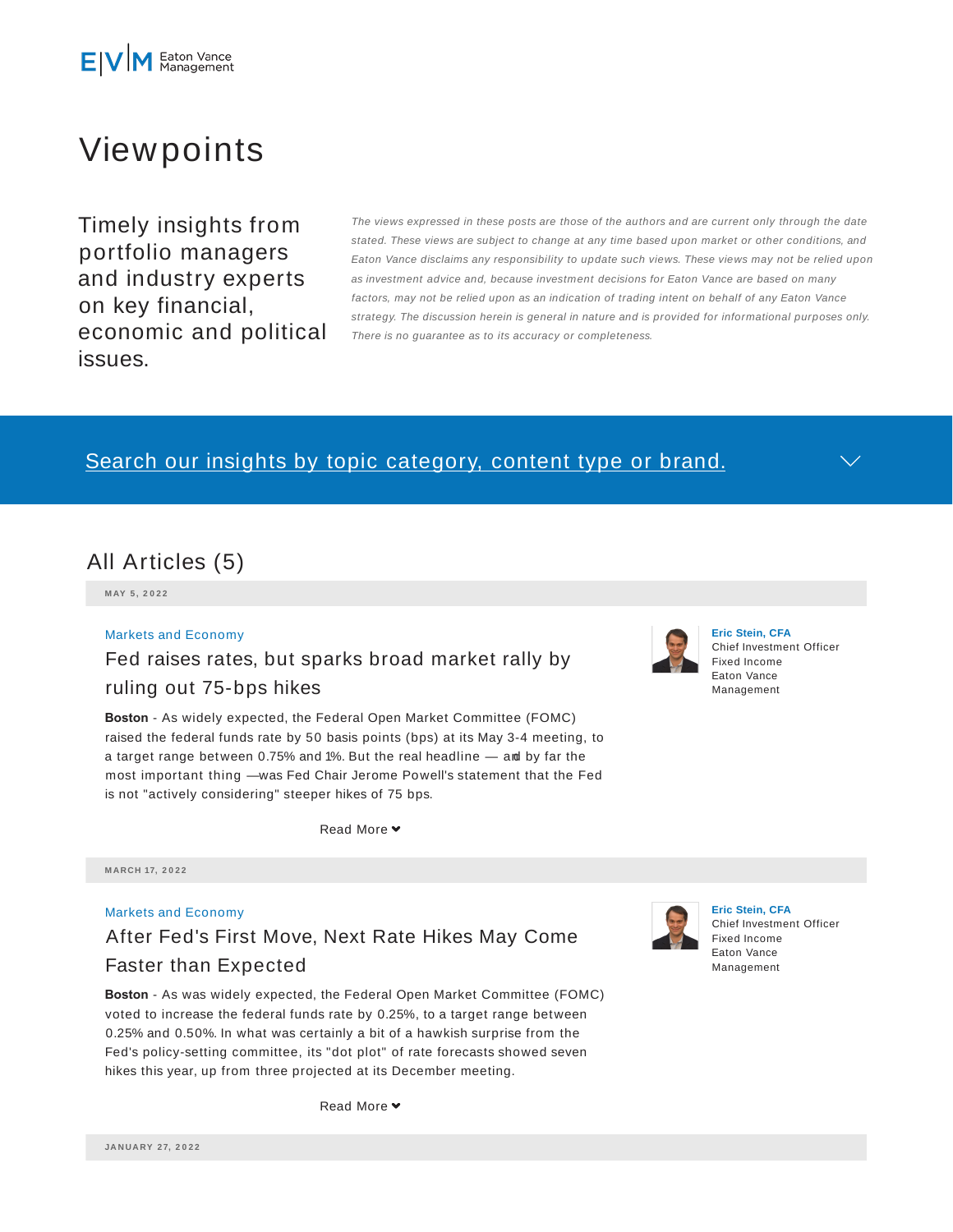#### Markets and Economy

### Start of Tightening Cycle Signaled by Hawkish Powell Comments

**Boston** - The January 25-26 meeting of the Federal Open Market Committee resulted in a general statement that was fairly neutral. Fed Chair Jerome Powell's hawkish comments were what prompted the market response, with yields rising significantly more at the front end — resulting in a big curve flattening although yields were up across the curve. The U.S. dollar strengthened and equities moved lower in a risk-off environment.

**Read More** 

**JA N UA RY 21, 2 0 2 2**

### 2022 Outlook: COVID and Inflation Seen Driving Pace of Fed Tightening

**Boston** - Just weeks into 2022, we have already experienced a rapid increase in interest rates for two distinct reasons: Omicron and inflation. Prior to the most recent Federal Open Market Committee (FOMC) meeting, the markets were broadly pricing in the effects of the Omicron variant that, while highly contagious, has proved to be much less lethal than previous variants.

Read More

**JA N UA RY 7, 2 0 2 2**

### Markets and Economy Amid Rising Inflation Forecasts, Fed Turns Hawkish

**Boston** - Only a few trading days into 2022 and we have seen a rapid increase in interest rates for two distinct reasons: Omicron and inflation.

Read More

Accessibility | Privacy & Security | Terms & Conditions | Form CRS | Contact

To report a website vulnerability, please go to Responsible Disclosure.

Eaton Vance is part of Morgan Stanley Investment Management, the asset management division of Morgan Stanley.

For USA PATRIOT Act Disclosure Notice please click here.

The information on this Web site is for U.S. residents only. The information on this Web site does not constitute an offer to sell, or a solicitation of an offer to purchase, securities in any jurisdiction to any person to whom it is not lawful to make such an offer.

There are no guarantees regarding the achievement of investment objectives, target returns, portfolio construction, allocations or measurements such as alpha, tracking error, stock weightings and other information ratios. The views and strategies described may not be suitable for all investors. Not all of Eaton Vance's recommendations have been or will be profitable. Eaton Vance does not provide tax or legal advice. Investing entails risks and there can be no assurance that Eaton Vance (and its brands) will achieve profits or avoid incurring losses. Prospective investors should consult with a tax or legal advisor before making any investment decision.



**Eric Stein, CFA** Chief Investment Officer Fixed Income Eaton Vance Management





# **Eric Stein, CFA**

Chief Investment Officer Fixed Income Eaton Vance Management





**Eric Stein, CFA** Chief Investment Officer Fixed Income Eaton Vance Management